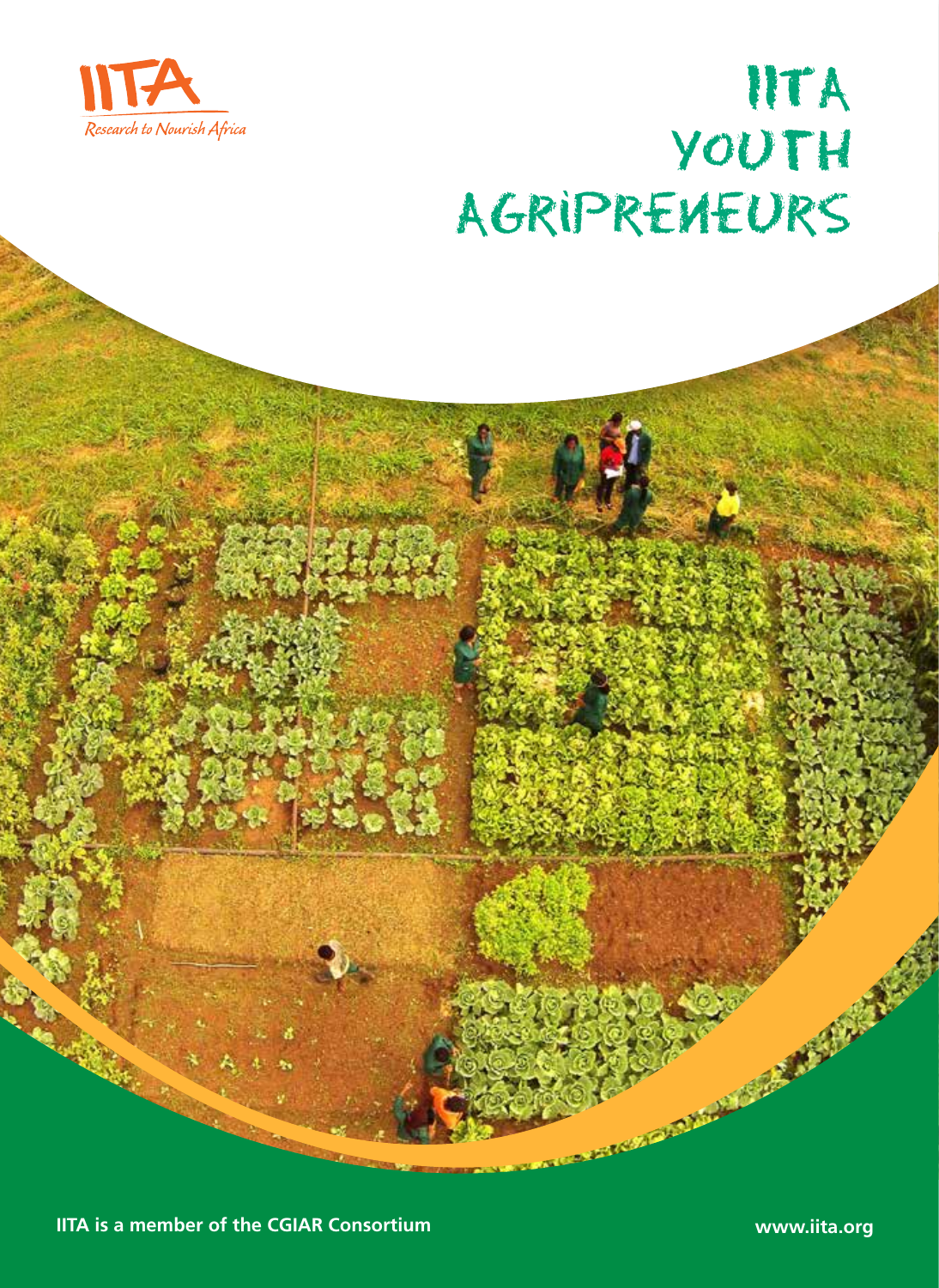

# **Introduction**

The IITA Youth Agripreneurs (IYA) was established in August 2012 in IITA-Ibadan, Nigeria, by the Director General, Dr Nteranya Sanginga. IYA was created to serve as a model to encourage young people to go into agriculture and prove that the youth can succeed in the agricultural value chains and be directed towards market-oriented agriculture, agribusiness, and/or agroservice provision if given proper training, opportunities, and incentives.

The group comprises a budding team of 35 young professionals from diverse academic backgrounds including History, Computer Science, Building and Quantity Surveying, Statistics, Biochemistry, Mass Communication, Economics, Soil Science, Agronomy, and Plant Breeding, all aligning their efforts to bring about the much-awaited agricultural transformation in Africa. The group's strategy is to promote the growth of self-reliant, small-scale business models involving maize, soybean, cassava, plantain/banana, fruit and leafy vegetables, fish, and piggery value chains.

IYA has now spread Africa-wide with youth groups established in several locations within Nigeria the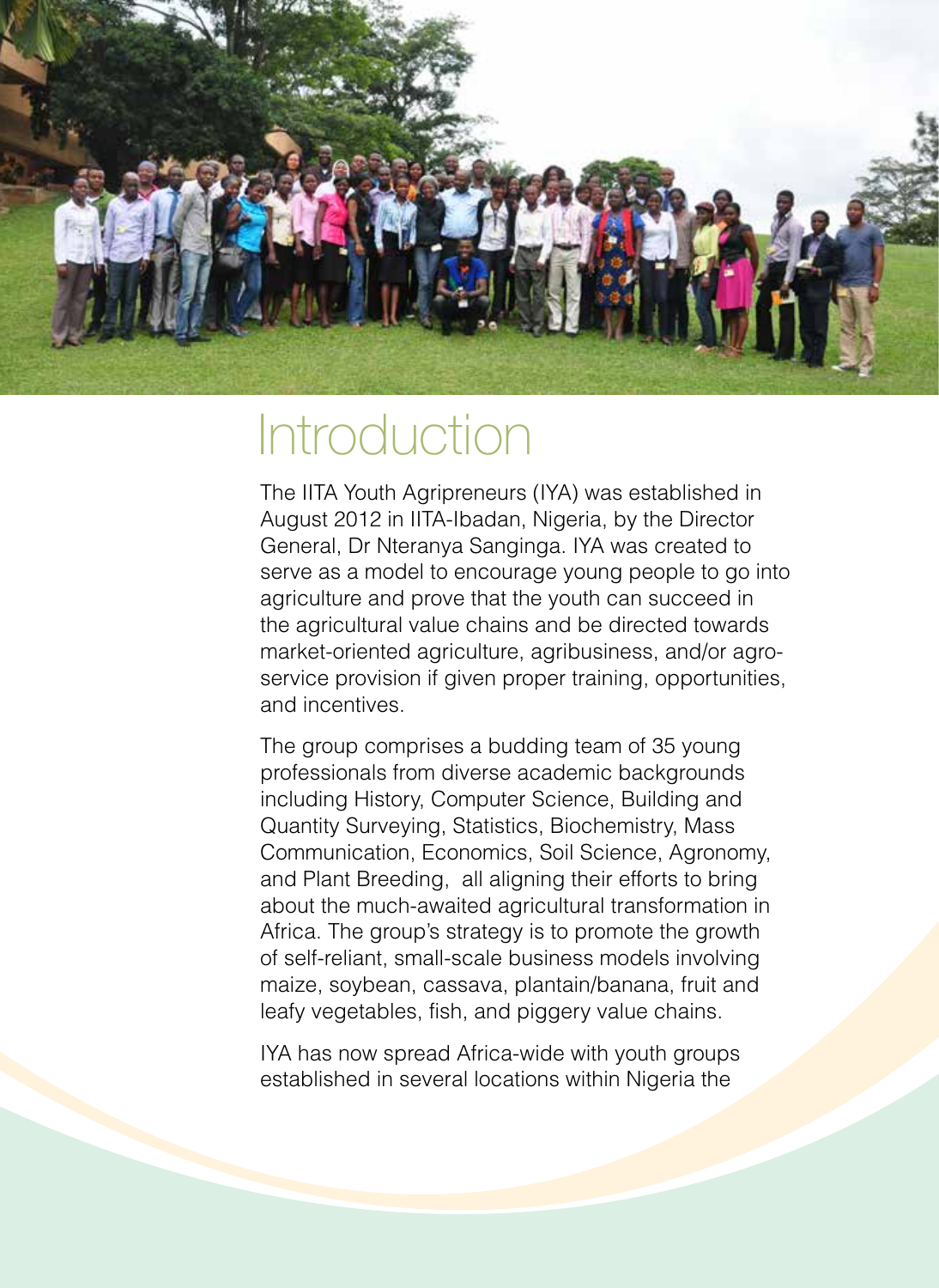Federal Capital Territory in Abuja and Borno State and other African countries like Kenya, DR Congo (Bukavu, Kinshasa, and Kisangani), Kenya, Tanzania, and Uganda.

To fulfill its goal of reorienting rural youths towards more productive engagement in agriculture, IYA now runs an incubation center where young graduates who are interested in agriculture undergo training in agribusiness for a period of 18 months after which they develop a bankable business plan to venture into any chosen agribusiness enterprise. A group known as the Green Wealth Agripreneurs is the first set of participants undergoing this program.

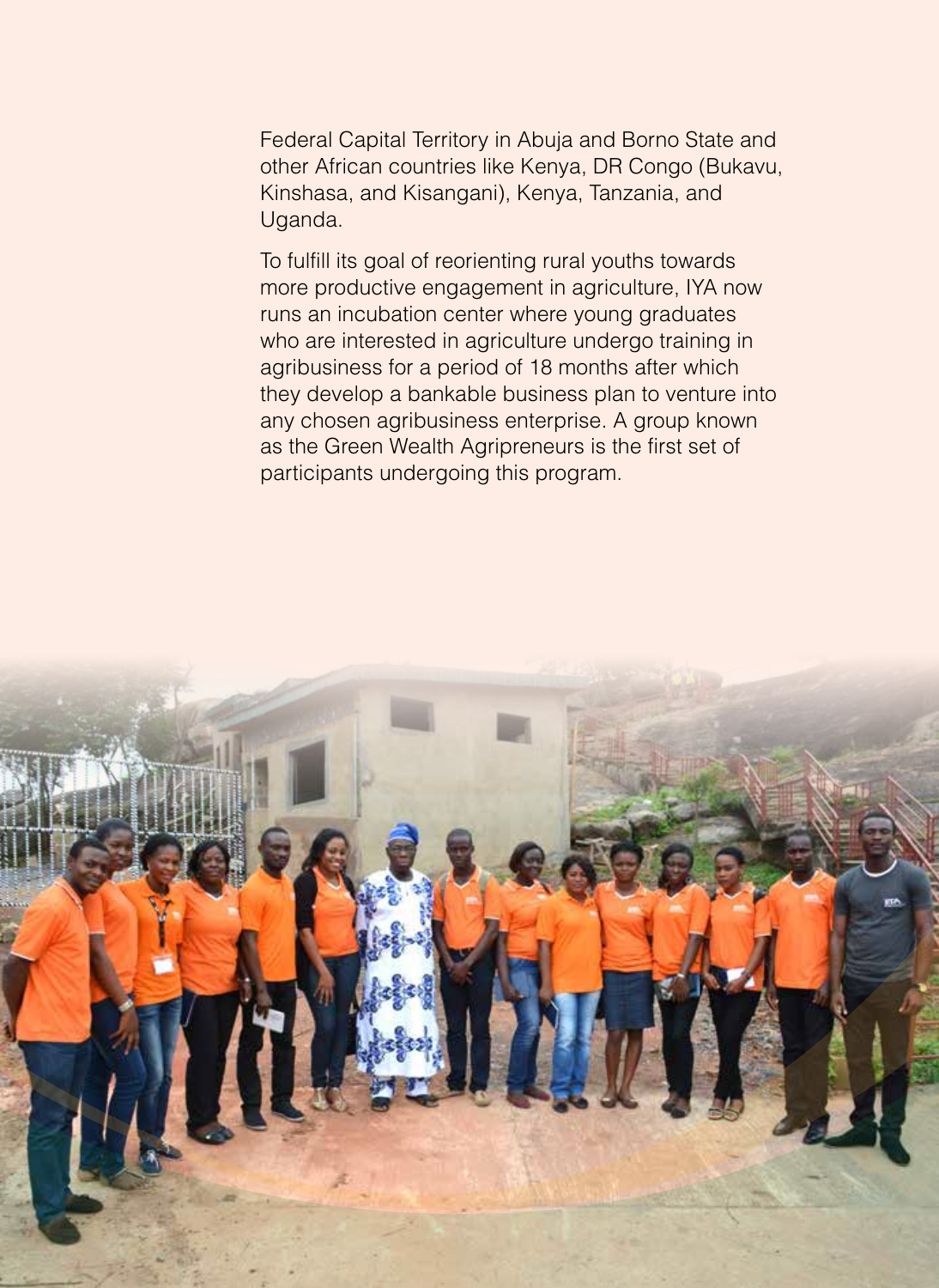

# **Mission**

Exploit the viable opportunities existing in the agricultural value chains to create wealth, achieve better income and financial independence for African youth.

# **Objectives**

- **Make agriculture attractive to young people**
- **Reorient youth towards undertaking successful careers in** agriculture
- **•** Build agricultural skills and link youth to sources of improved agricultural technologies

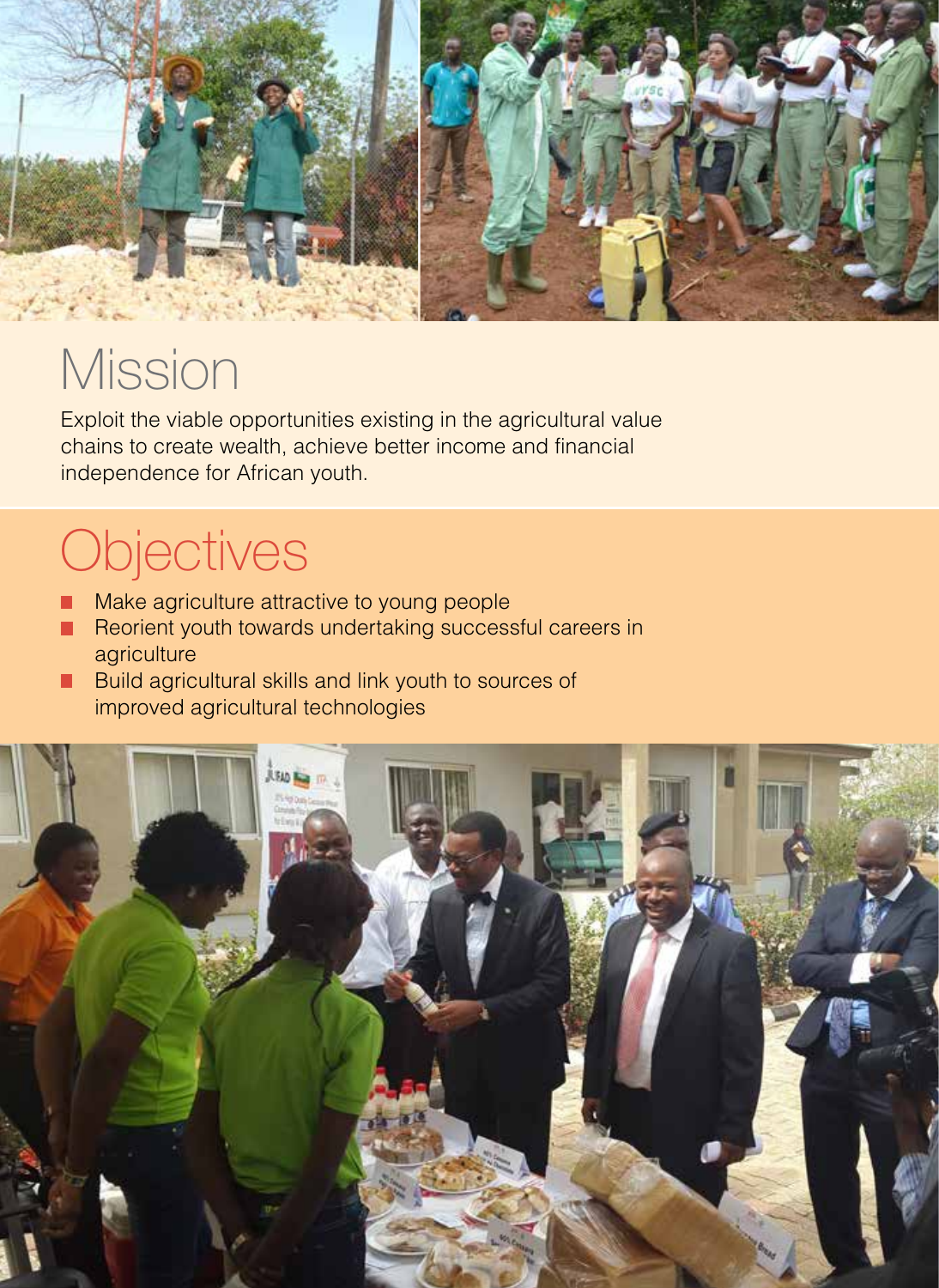# Key stakeholders and partners





- International Fund for Agricultural Development (IFAD)
	- **Bill and Melinda Gates Foundation**
	- Forum for Agricultural Research in Africa (FARA)
	- Hello Tractor sponsored by (USAID)
	- Federal Ministry of Agriculture and Rural Development (FMARD)
	- **Skretting/Durante Fish Industries**
	- **Ekimiks Nigeria Limited**
	- **Chevron Nigeria Limited**
	- **Olusegun Obasanjo Presidential Library**
	- Taiyo Industry, Japan
	- **Dizengoff Nigeria/Balton CP**

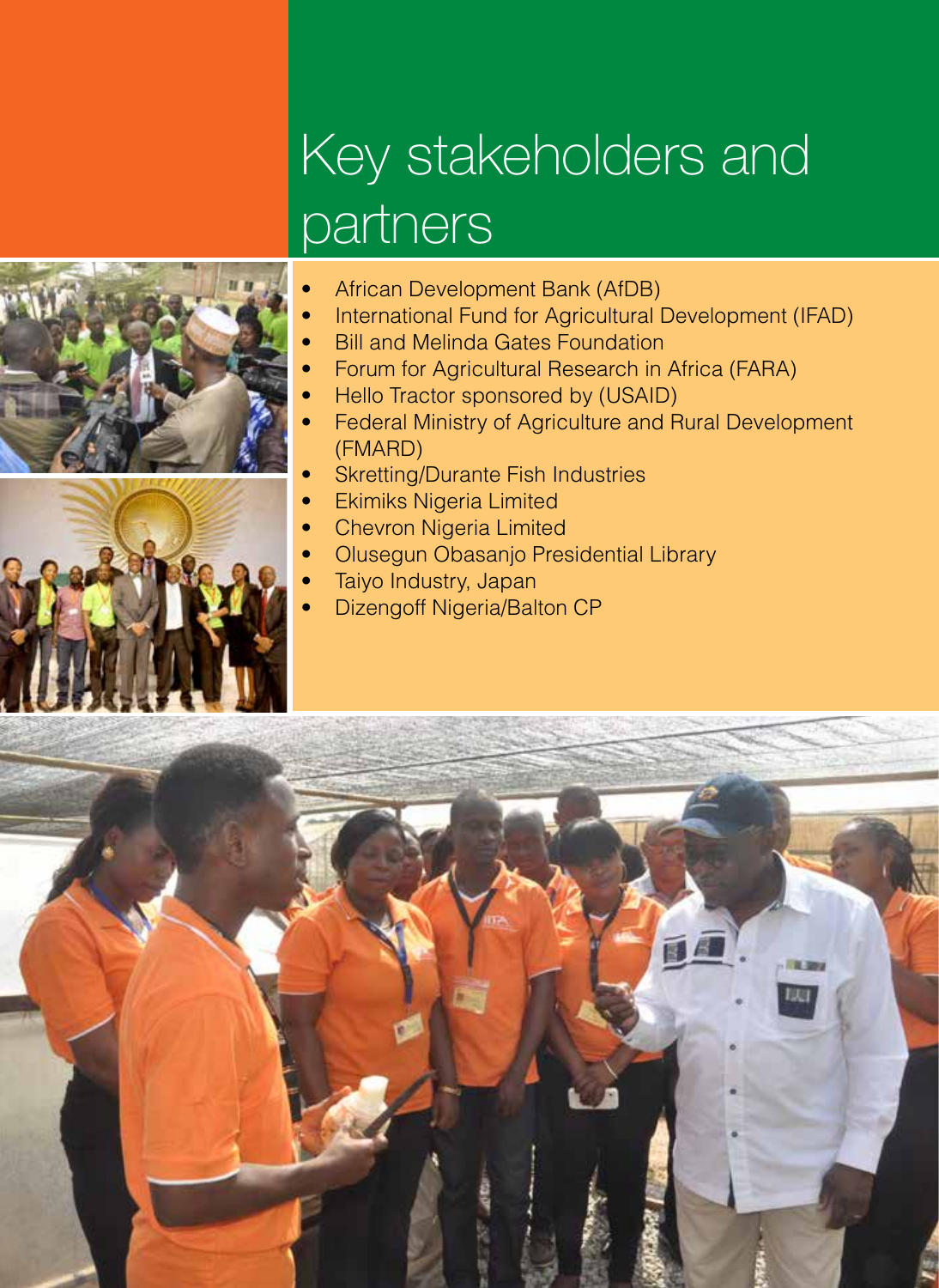# IYA units **•**

### **Processing and marketing**

The processing and marketing unit adds to the value of the primary agricultural produce of IITA mandate crops to increase the economic value of the commodity. This initiative also brands and promotes market access for all produce. Agripreneurs embark on aggressive marketing campaigns, surveys, and exhibitions to boost confidence and expansion, test for viability, and forge strategic alliances with existing and potential clients who are spread across Nigeria. Some of the produce includes Tidbit Delight, soymilk, smoked fish, Sneh balls, croquant, pastries, and high quality cassava flour (HQCF).

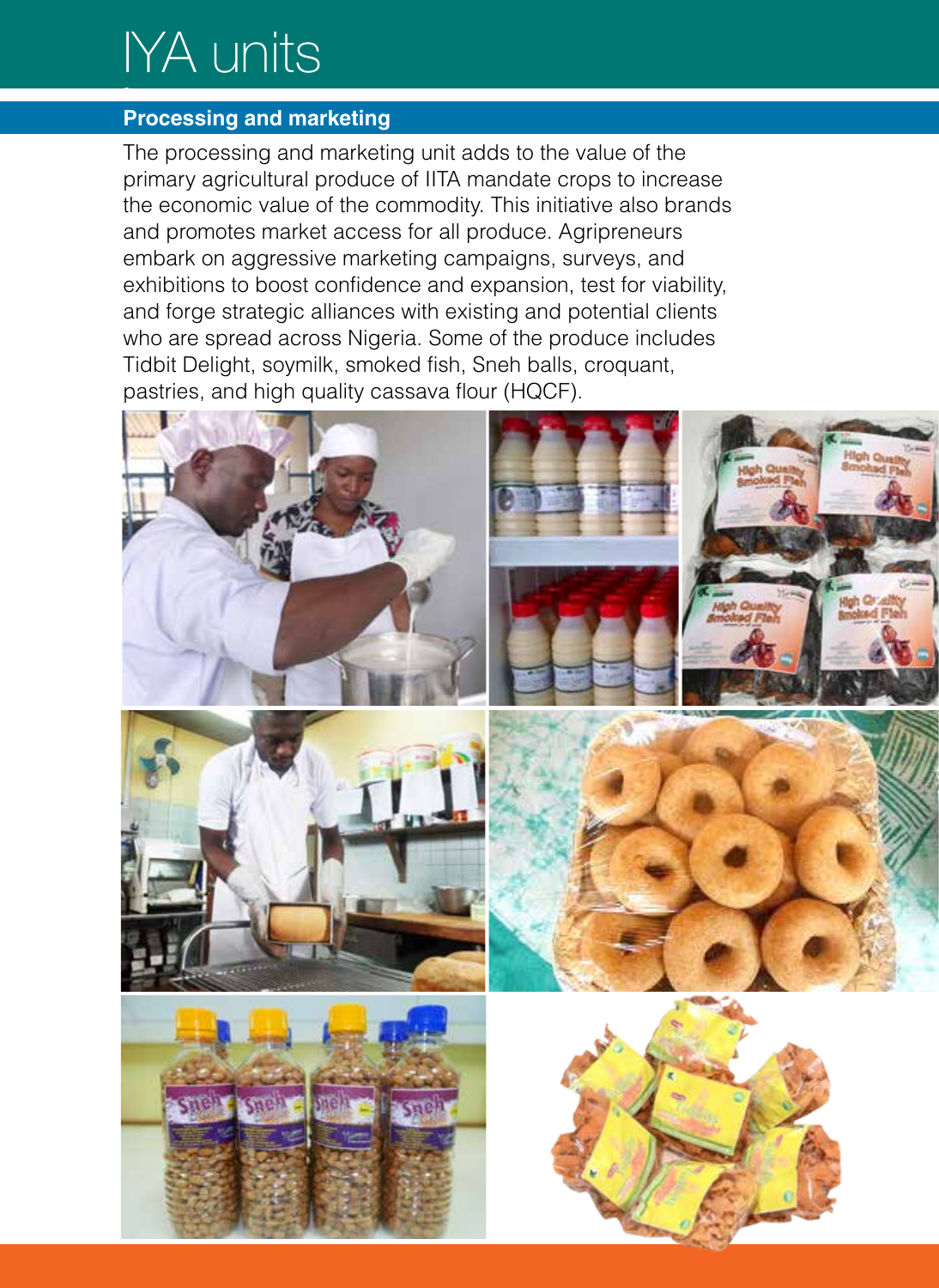



Capacity building has been identified as one of the bedrocks of sustaining youth engagement in agriculture. Through capacity building, IYA facilitates in-house training for its members to improve their skill sets and also that of other youth elsewhere. IYA has facilitated quite a number of training through various projects. Training covers aspects of agribusiness, farm mechanization, financial accounting, marketing, ICT, business plan development, and other topics.

### **Roots, tubers, and vegetable production**

IYA produces stems and cuttings of improved cassava varieties for farmers. The organization promotes farm ventures in cassava, plantain, cauliflower, okra, sweet corn, pawpaw, lettuce, spinach, cucumber, watermelon, tomato, and green beans. The vegetables are produced all year round using the screen house technology. The IYA cassava fields are spread across Oyo, Kwara, Ekiti, and Ogun states in Nigeria. IYA aligns with key projects to cultivate hectares of land for the production of HQCF and improved planting materials.

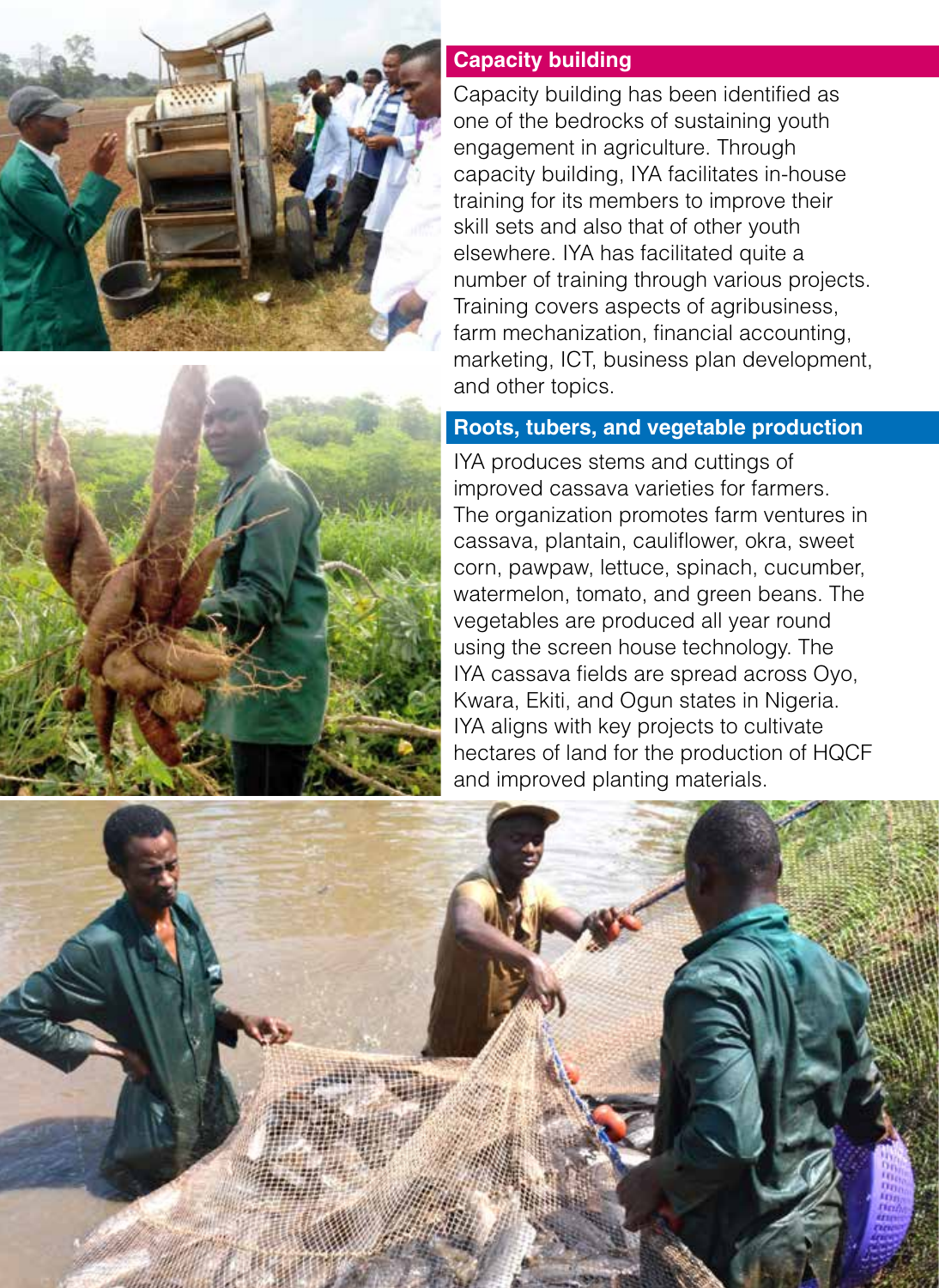#### **Fisheries**

IYA produces catfish for mass consumption. The fisheries group, which initially started with four earthen ponds, has expanded to meet the increase in demand. The group also has a state-of-the-art hatchery facility where fingerlings and fries are produced for fish farmers under hygienic conditions. The catfish and fingerlings are available all year round.



#### **Livestock production**

IYA, through its livestock production unit, produces low fat pork from the growers and weaners being raised as a start-up for the business. The low fat pork is sold by the kilo to interested clients at an affordable rate.



#### **Cereals and legumes**

IYA produces seed of improved varieties of maize, soybean, and cowpea. With its fields in Mokwa, Niger State; Zaria, Kaduna State; and Ibadan, Oyo State, the group cultivates large hectares of land yearly adopting an irrigation system to ensure productivity.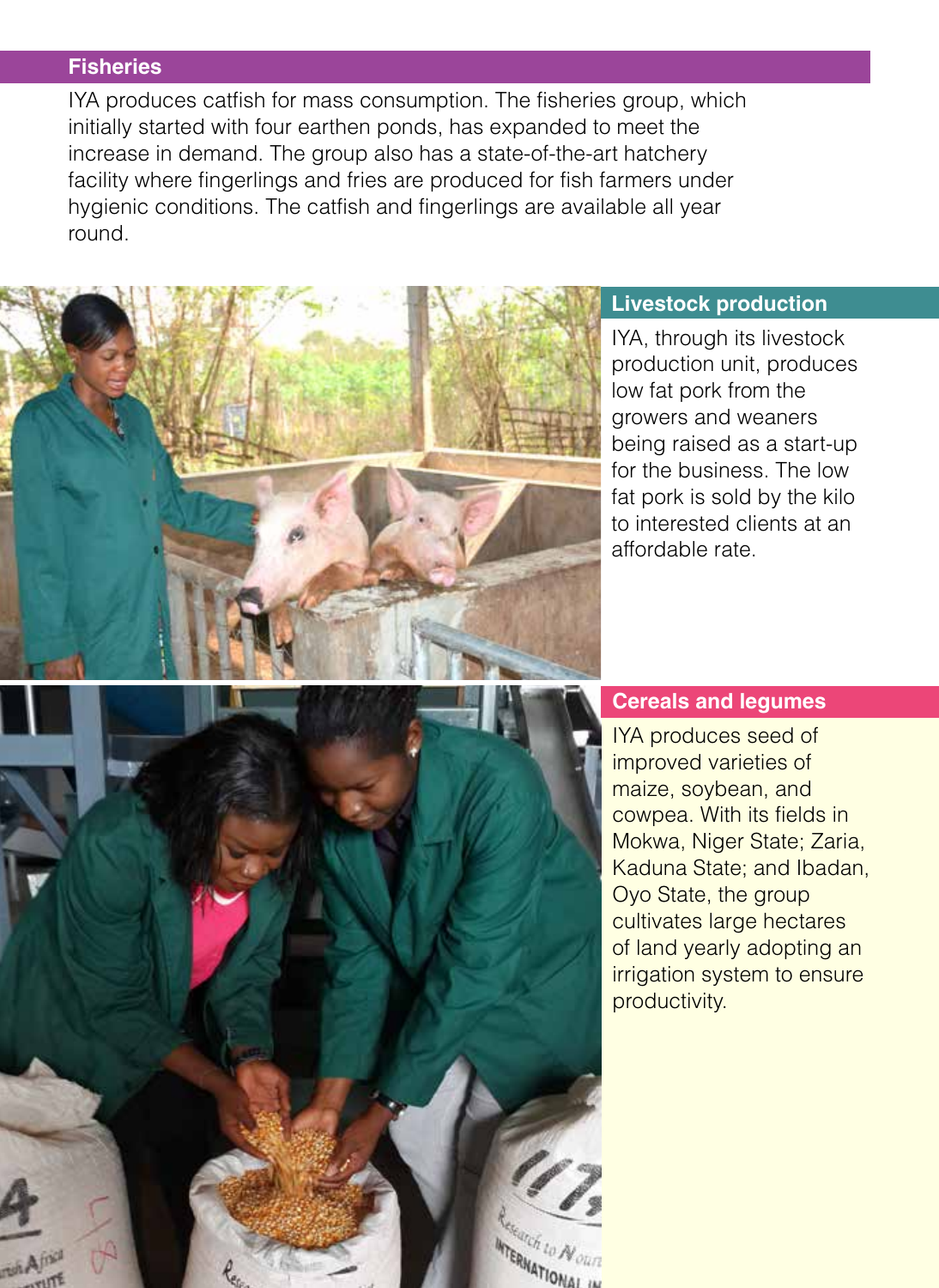

### **Communication, ICT and M&E**

This group enhances and supports IYA's current and proposed project by managing its social media platforms, newsletter, audio visuals, display boards, and other materials to communicate the messages and achievements of the group to its stakeholders. All these are documented and monitored accurately for present and future use.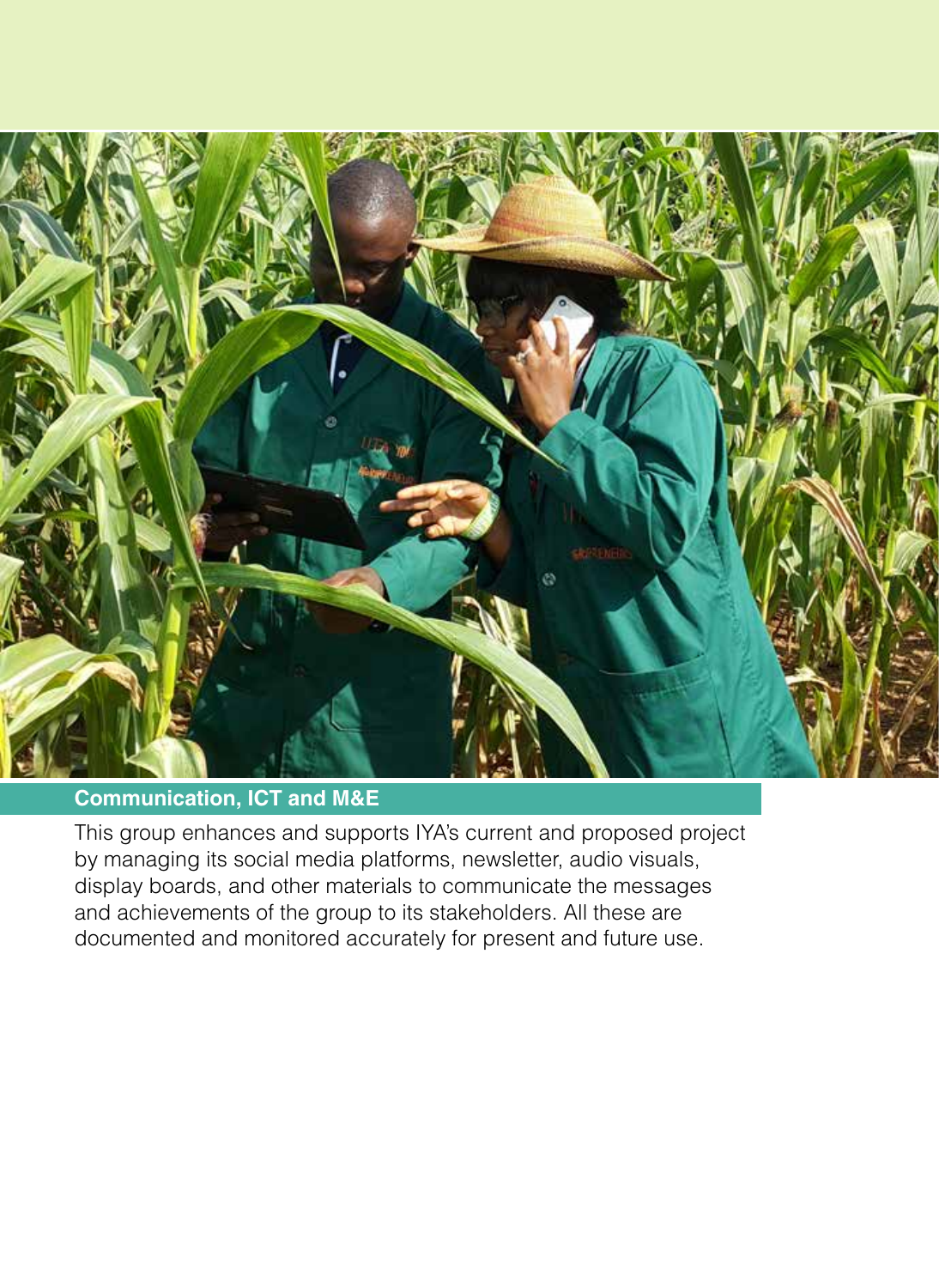#### **Where we are**

After being tested in Ibadan, Nigeria, the IYA model is now being replicated in other parts of Nigeria, as well as DRC, Kenya, Tanzania, and Uganda. This has led to the formation of similar youth groups in these locations, and is spawning interest among various sectors of the country. Many local government and private organizations in Nigeria are now organizing youth groups using this same model.

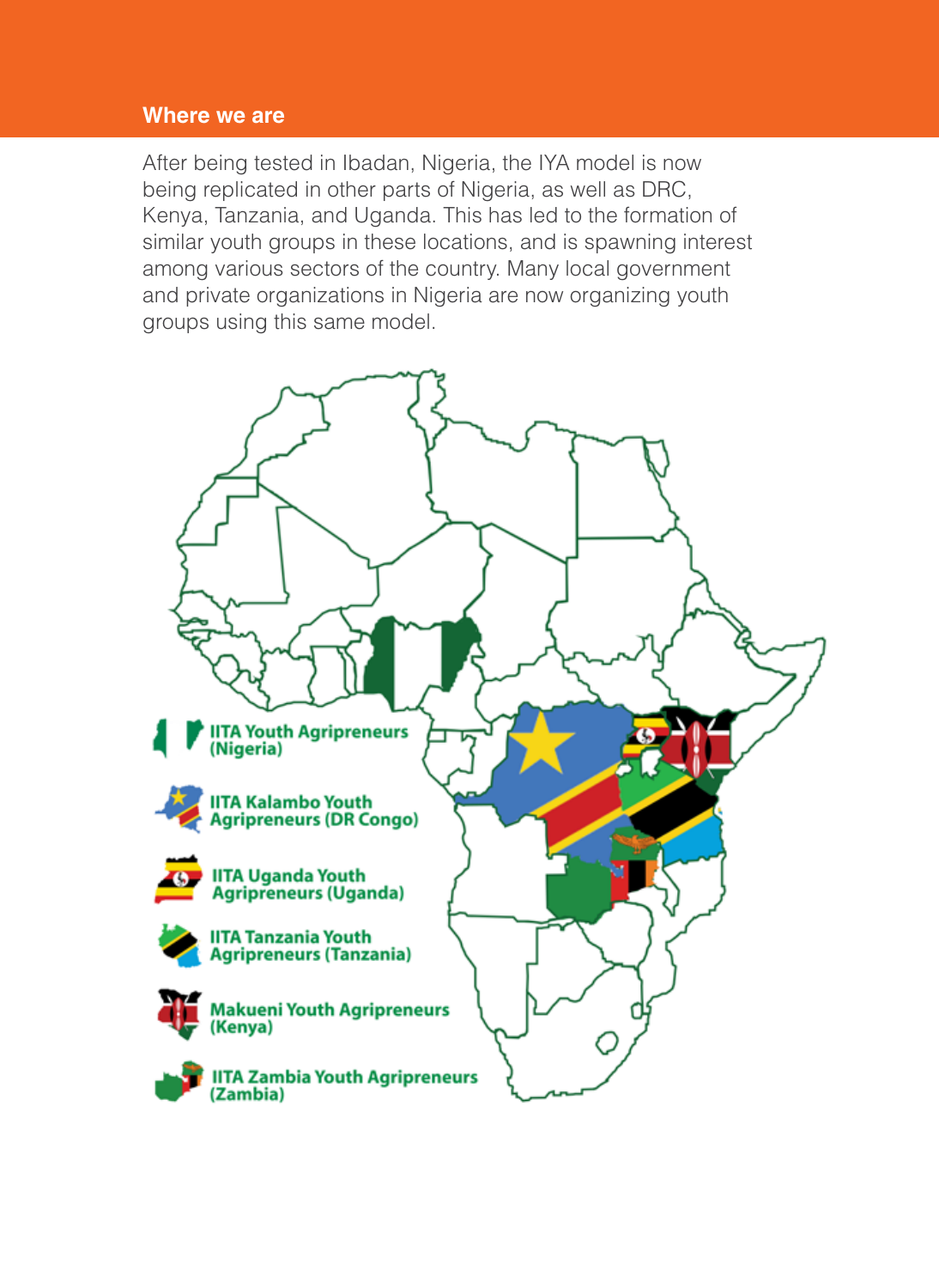### **IITA Youth Agripreneurs, Abuja (IYAA)**

The IITA Youth Agripreneurs group in Abuja serves as a point of contact to reach out to the youth in the North-Central part of Nigeria. The group is into the production of rice, cassava, sorghum, peruano beans, vegetable, and pro-vitamin A maize. The group is also now involved in catfish production with the construction of a 40 m by 20 m earthen fish pond.



**IITA Kalambo Youth Agripreneurs (IKYA), DR Congo**



IKYA is the pioneer group in the Democratic Republic of Congo. Following its establishment in November 2013 as a youth-led venture in Bukavu town (South Kivu Province), IKYA initially engaged in beans, cassava, maize, and soybean production. In 2014, the group diversified into value addition through the processing of soybean and cassava-based products. So far, the group has developed 17 cassava- and 10 soybean-based products. The group is also into tilapia fish production.

Building on the successes of the IKYA, two other groups Kinshasa and Kisangani Youth Agripreneurs―were established to serve Kinshasa City and Orientale Province, respectively.